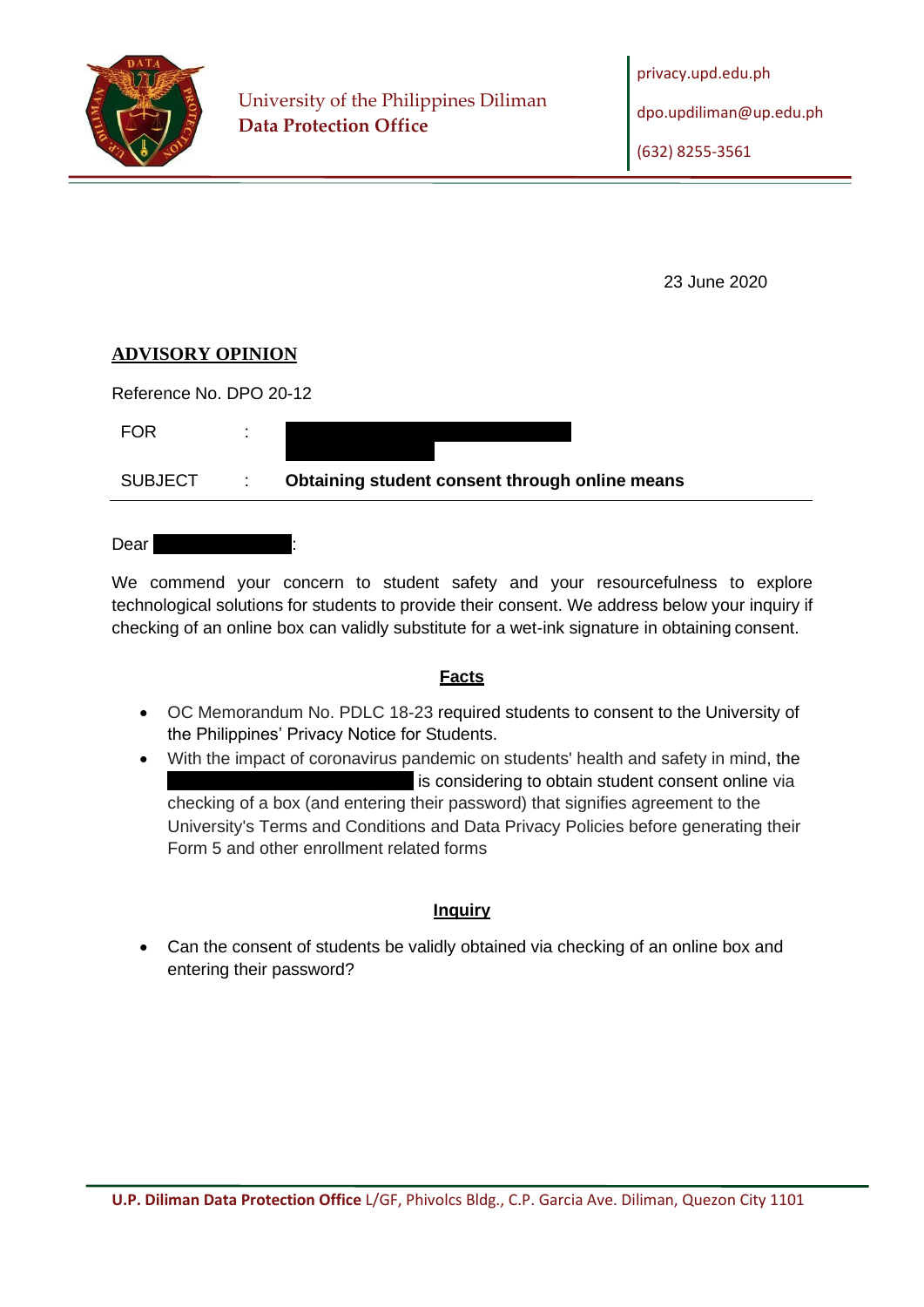# **Advisory Opinion**

Yes, consent may be validly obtained through ticking of a checkbox and thereafter entering the password of the student.

## **Discussion**

#### *Requirements for consent to be valid*

While there is no specific form to obtain consent, a valid gathering of consent has a number of requirements.

Section 3(b) of the Data Privacy Act of 2012<sup>1</sup> states:

"*Consent of the data subject* refers to any freely given,specific, informed indication of will, whereby the data subject agrees to the collection and processing of personal information about and/or relating to him or her. Consent shall be evidenced by written, electronic or recorded means. It may also be given on behalf of the data subject by an agent specifically authorized by the data subject to do so."

| <b>Requirement</b>                                      | <b>Status of UP's Compliance</b>                                                                                           |
|---------------------------------------------------------|----------------------------------------------------------------------------------------------------------------------------|
| "freely given"                                          | Complied with.                                                                                                             |
| "specific"                                              | To be addressed in a subsequent Advisory<br>Opinion.                                                                       |
| "informed"                                              | To be addressed in a subsequent Advisory<br>Opinion.                                                                       |
| "indication of will"                                    | Expected to be complied with. Checking a<br>checkbox is an affirmative act that shows<br>indication on the students' will. |
| "evidenced by written,<br>electronic or recorded means" | Complied with either through a wet-ink (physical)<br>signature or through electronic means.                                |

#### Distilling the provision above, the requirements for obtaining valid consent are:

<sup>&</sup>lt;sup>1</sup> Republic Act No. 10173.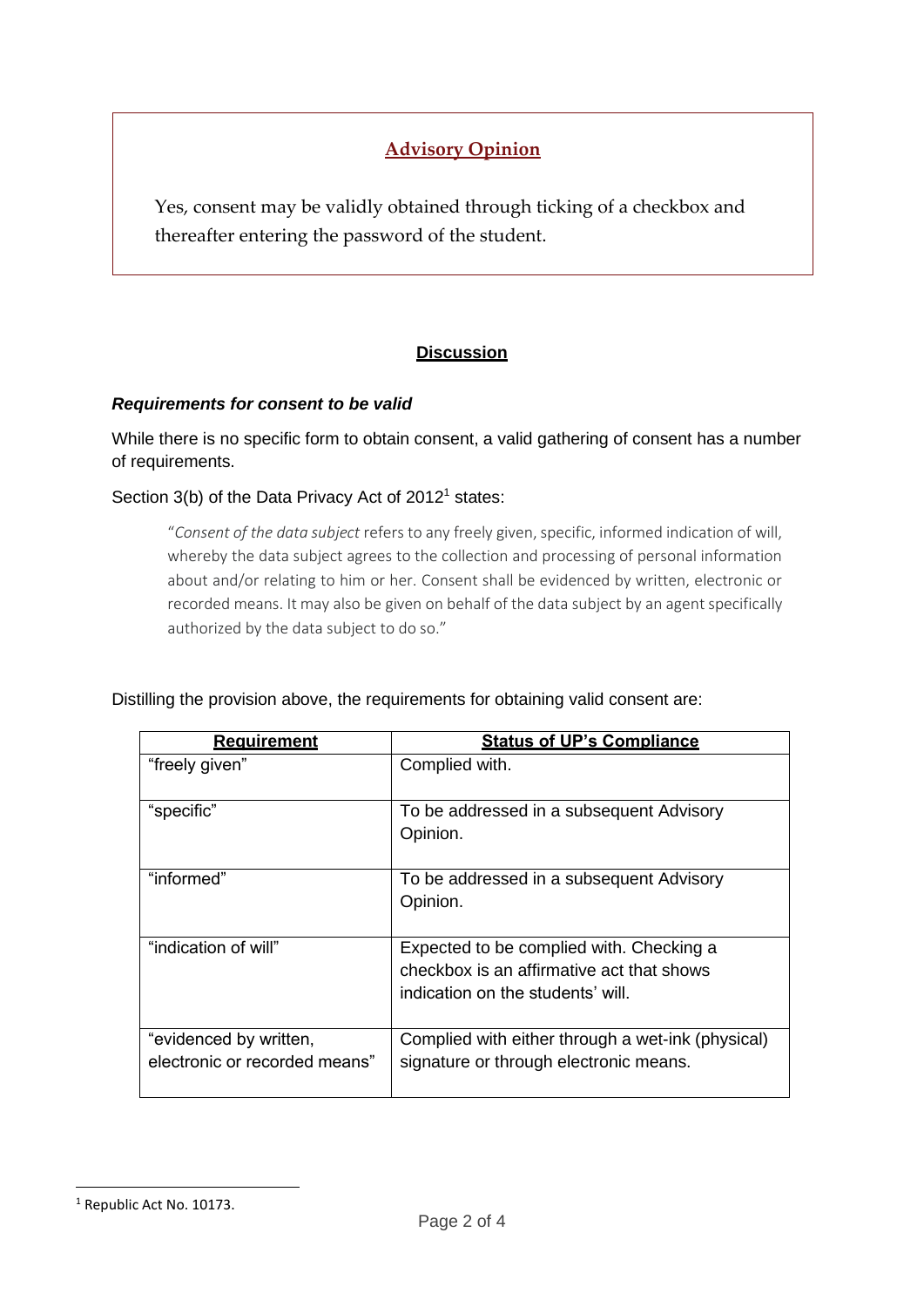### *"Freely given"*

The University complies with this requirement because students are not coerced to grant their consent. In the same manner, UP may not be forced to continue the enrollment process if the University cannot process the information of the student due to lack of consent.

#### *"Specific" and "informed"*

We have found room for improvement on these requirements. It is fortunate that as an autonomous Constituent University, UP Diliman may adjust and improve the consent form to address needs specific to our context. This is in line with the autonomy and independence of the UP Diliman Data Protection Officer in the performance of his functions.<sup>23</sup>

We take this opportunity to provide additional support through a supplemental Advisory Opinion that we will tender in the coming days. The purpose of supplemental opinion that we will provide is to further aid your good office in the following:

- (1) Improving compliance with the requirements of specificity and keeping students informed;
- (2) Adjusting the consent form as sensitivity to the shift to online and blended learning;
- (3) Adopting the practice of other Higher Education Institutions of not requiring consent every semester; and
- (4) Other points of improvement in obtaining consent such as when a student becomes of legal age during the semester (and hence the consent of the parent or guardian is automatically made inapplicable).

#### *"Indication of will" and "evidenced by written, electronic or recorded means"*

The indication of a student's will is not constrained to affixing a signature. The law does not require a specific form to indicate one's will. Rather, what is required is that consent is "evidenced".<sup>4</sup>

<sup>2</sup> National Privacy Commission Advisory No. 2017-01:

<sup>&</sup>quot;The DPO or COP shall act independently in the performance of his or her functions, and shall enjoy sufficient degree of autonomy. For this purpose, he or she must not receive instructions from the PIC or PIP regarding the exercise of his or her tasks."

<sup>&</sup>lt;sup>3</sup> Office of the Chancellor Memo No. 19-073. Roles and Responsibilities of the Data Protection Officer. Section V: Autonomy and Independence.

<sup>4</sup> Data Privacy Act of 2012, Section 3 (b)